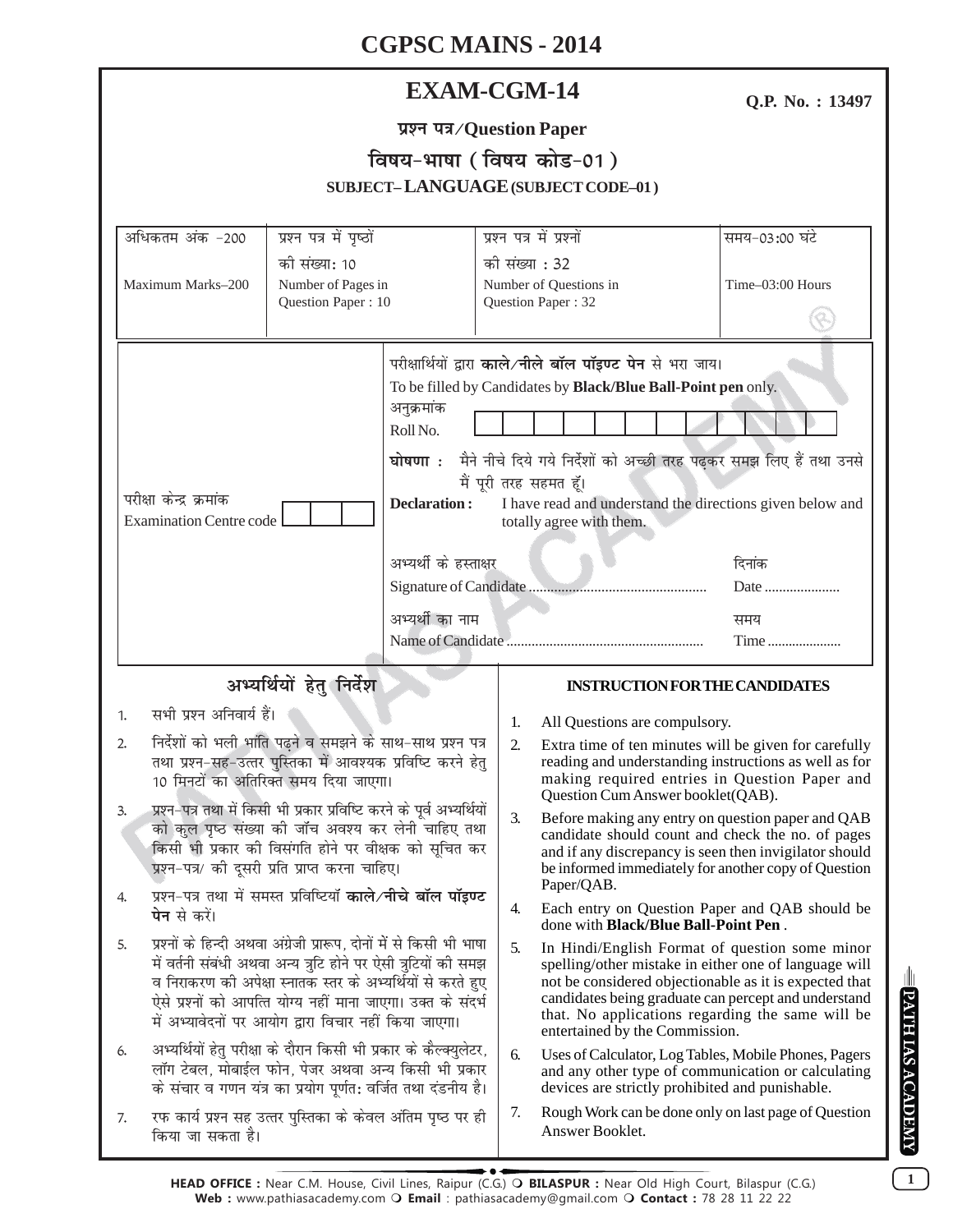### भाग $-1$ सामान्य हिन्दी  $(Max. Marks:50)$



- iii) निरक्षर
- $iv)$  निर्धन

(ग) निम्नलिखित शब्दों के शुद्ध रूप लिखिए।

i) आर्शीवाद



 $\overline{2}$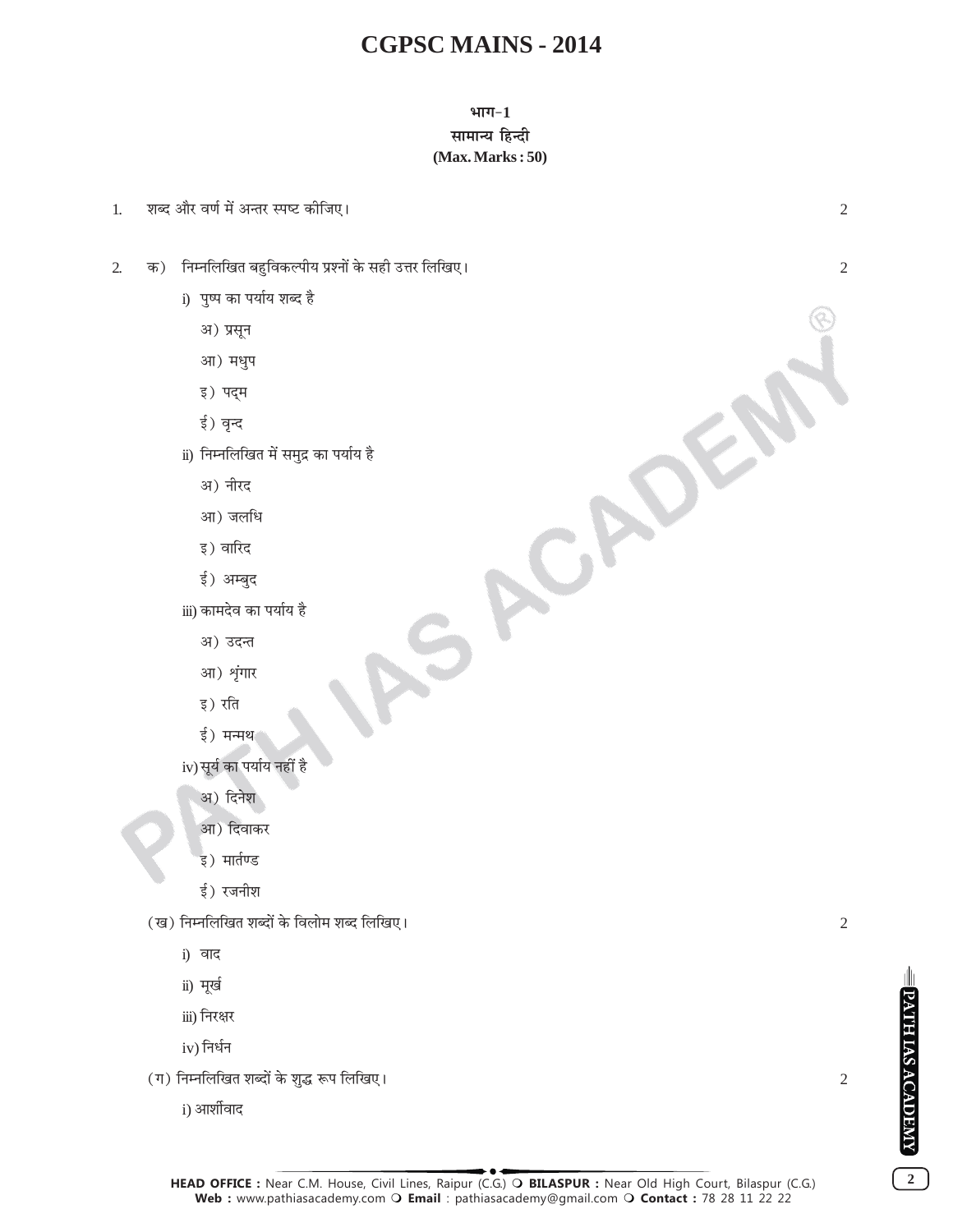ACADE

- ii) रचईता
- iii) कार्यकृम
- iv) उपलक्ष
- क) निम्नलिखित मुहावरों का अर्थ स्पष्टकर उनका वाक्य में प्रयोग कीजिए।  $\overline{3}$ .
	- i) नौ दो ग्यारह होना
	- ii) गागर में सागर
	- iii) ओखली में सर देना
	- ख) निम्नलिखित लोकोक्तियों का अर्थ स्पष्ट करते हुए उनका वाक्यों में प्रयोग कोजिए।
		- i) कहाँ राजा भोज कहाँ गाँगू तैली
		- ii) अंधों में काना राजा
		- iii) ऊँची दूकान फीके पकवान
- क) निम्नलिखित शब्दों का संधि विच्छेद कीजिए।  $\overline{4}$ 
	- i) महोत्सव
	- ii) सदैव
	- iii) न्यून
	- iv) गायक
	- ख) निम्नलिखित समस्त पदों का विग्रह कोजिए।
		- i) युद्धभूमि
		- ii) गृहस्थ
		- iii) यथाशक्ति
		- iv) विद्यासागर
	- निम्नलिखित शब्दों में प्रत्यय बताइये।  $\pi$ )
		- i) शत्रुता
		- ii) मनुष्यत्व
		- iii) कड़वाहट
		- iv) मौखिक
	- घ) निम्नलिखित शब्दों में अर्थ-भेद स्पष्ट कीजिए।

i) जामन जामुन ii) दत द्युत iii) रेचक रोचक

- ङ) निम्नलिखित वाक्यांशों के लिए एक सटीक शब्द लिखिए।
	- i) दोपहर बाद का समय

 $\sqrt{2}$ 

 $\overline{2}$ 

3

3

 $\overline{2}$ 

**PATH IAS ACADEMY** 

 $\mathbf{3}$ 

3

3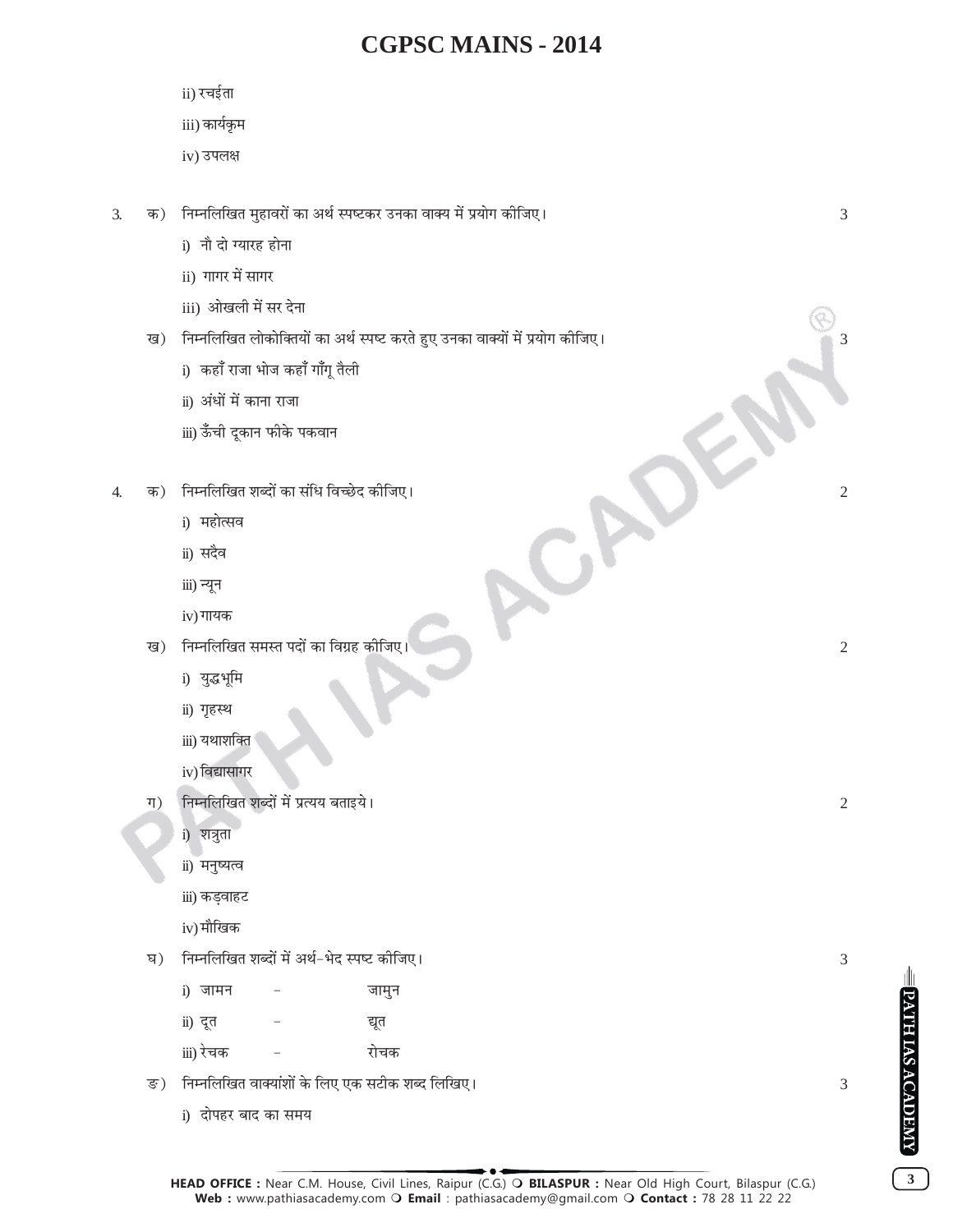ii) बनावटी वेश में रहने वाला

iii) मीठा बोलने वाला

- क) निम्नलिखित शब्दों के तद्भव रूप लिखिए। 5.
	- i) हस्त ii) ग्रीवा
	- iii) वत्स  $iv)$  मयुर
	- ख) निम्नलिखित वाक्यों के शुद्ध रूप लिखिए।
		- i) ईश्वर का अनेकों नाम हैं।
		- ii) किसी और दसरे व्यक्ति को वहाँ भेज दीजिए।
		- iii) मैं गाने की कसरत कर रहा हूँ।
		- iv) कृपया मेरा आवेदन पत्र स्वीकार करने की कृपा करें।
- निम्नलिखित गद्यांश का सार लगभग एक तिहाई शब्दों में लिखकर उसका उपयुक्त शीर्षक दीजिए। 6.

परिश्रम को सफलता की कुंजी माना गया है। जीवन में सफलता पुरुषार्थ से ही प्राप्त होती है। कहा भी है-उद्योगी पुरुषसिंह को लक्ष्मी वरण करती है। जो भाग्यवादी है उन्हें कुछ नहीं मिलता। वे हाथ पे हाथ धरे रह जाते हैं। अवसर उनके सामने से निकल जाता है। भाग्य कठिन परिश्रम का ही दुसरा नाम है। प्रकृति को ही देखिए-सारे जड-चेतन अपने कार्य में लगे रहते हैं। चीटी को भी पल भर का चैन नहीं है। मधुमक्खी न जाने कितनी यात्रा तयकर बुँद-बुँद मध जुटाती है। मुर्गे को सुबह बाँग लगाना ही है। मनुष्य को बुद्धि मिली है, विवेक मिला है। वह निठल्ला बैठे तो सफलता की कामना करना व्यर्थ है।

विश्व में जो देश आगे बढ़ रहे हैं, उनकी सफलता का रहस्य कठिन परिश्रम ही है। जापान को दूसरे विश्व युद्ध में मिट्टी मे मिला दिया गया था। उनकी अर्थ व्यवस्था छिन्न-भिन्न हो गई थी। दिन–रात जी तोड़ श्रम करके वह पुन: विश्व का प्रमुख औद्योगिक देश बन गया। चीन को शोषण से मुक्ति भारत से देर में मिली, वह भी श्रम के बल पर आज भारत से आगे निकल गया। जर्मनी ने भी युद्ध की विभीषिकायें झेलीं, पर श्रम के बल पर सम्हल गया।

परिश्रम का महत्व वे जानते हैं जो स्वयं अपने बल पर आगे बढ़े हैं। संसार के अनेक महापुरुष परिश्रम के प्रमाण हैं। कालिदास, तुलसी, टैगोर और गोर्की परिश्रम से ही अमर हुए। संसार के इतिहास में अनेक चमकते सितारे केवल परिश्रम के ही प्रमाण है।

- अर्धशासकीय पत्र का आशय स्पष्ट करते हुए उसका प्रारूप प्रस्तुत कीजिए।  $7.$  $(2+4=6)$
- अ) हिन्दी साहित्य के इतिहास का काल विभाजन सर्व प्रथम किस विद्वान ने किया ?  $\mathbf{Q}$ 
	- i) रामचन्द्र शक्ल
	- ii) हजारी प्रसाद द्विवेदी
	- iii) ग्रियर्सन
	- iv) गार्सो-द-त्तासी
	- आ) हिन्दी साहित्य के आदि काल को सन्धिकाल किसने कहा था ?
		- i) गणपति चन्द्र गुप्त
		- ii) राहुल सांकृत्यायन
		- iii) रामकुमार वर्मा
		- iv) श्याम सुन्दर दास

 $\overline{2}$ 

 $\overline{4}$ 

 $(5+1=6)$ 

 $\mathbf{1}$ 

 $\mathbf{1}$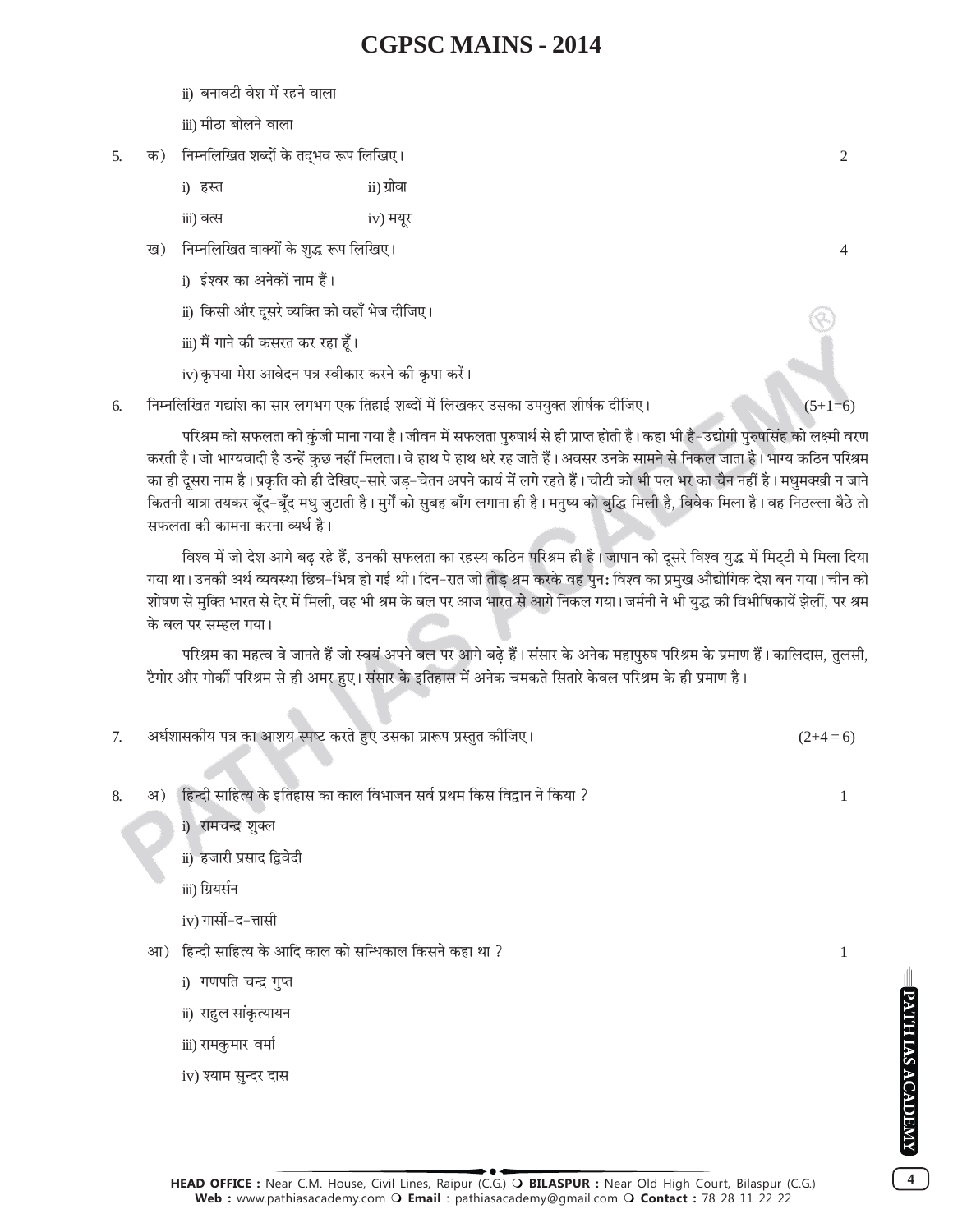- इ) निम्नलिखित रचनाएँ छत्तीसगढ के किन रचनाकारों की है ?
	- i) बस्तर भूषण
	- ii) पर्राभर लाई
	- iii) सुराज गीत
	- iv) सुधी कुटुम्ब

### भाग $-2$ सामान्य संस्कृत

#### $(Max. Marks:50)$

अधोलिखितं गद्यांशं पठित्वा प्रश्नान् उत्तरत।  $1.$ 

3.

उज्जयिन्यां द्वादशज्योतिर्लिङ्गेषु महाकालेश्वरस्य प्रसिद्धं मन्दिरमस्ति । तत्रैव कालिदाससमारोह: प्रतिवर्षमायोज्यते । तस्मिन् समारोहे विविधेभ्य: प्रान्तेभ्य: विद्वांस:, कवय:, शोधच्छात्रा:, संस्कृत समुपासकाश्च समायान्ति । मेघदूतकाव्यस्य रचना छत्तीसगढराज्ये एव सत्र्जाता-एतादृशी मान्यता कैश्चिद् विद्वद्भिः अङ्गीकृता । मेघदूतं मन्दाक्रान्ताछन्दसि प्रणीतम् । लोकसंस्कृतौ छत्तीसगढराज्यस्य विशिष्टं महत्वमस्ति ।

उज्जयिन्यां कस्य ज्योतिर्लिङ्गस्य प्रसिद्धं मन्दिरमस्ति ?  $i)$  $\overline{2}$ कालिदाससमारोह: कुत्र समायोज्यते ?  $\ddot{\textbf{i}}$  $\overline{2}$ समारोहे के के समायान्ति ?  $\dddot{\mathbf{m}}$  $\overline{2}$ मेघदूतं कस्मिन् छन्दसि प्रणीतम् ?  $iv)$  $\mathfrak{2}$ लोकसंस्कृतौ कस्य महत्वं विशिष्टम् ?  $V)$  $\overline{2}$ अधोलिखितेषु केषाञ्चिच्चतुर्णां संधिविच्छेदं कृत्वा सन्धे: नाम लिखत ।  $2.$  $\overline{4}$ ii) वागीश:  $\ddot{1}$ सुध्युपास्य: iv) गङ्गौघ:  $\dddot{\mathbf{i}}$ तन्मात्रम प्रेजते vi) विष्णू इमौ  $V)$  $vii)$ सोऽपि केषाञ्चितूर्णां सन्धिं कृत्वा सन्धे: नाम लिखत ।  $\overline{4}$ गो + अग्रम् ii) सत् + चित्  $\ddot{1}$ उप + एति  $\overline{111}$  $iv)$  उप + इन्द्र: vi) देव + ऐश्वर्यम् सम् + कर्ता  $V)$ तद् + लय:  $vii)$ केषाञ्चिच्चतुर्णां पदानां समासविग्रहं कृत्वा समासस्य नाम लिखत ।  $\overline{4}$ .  $\overline{4}$ अधिगोपम ii) कृष्णश्रित:  $i)$ iv) दुर्यवनम् हरित्रात:  $\dddot{\text{iii}})$  $V)$ अनश्व: vi) हरिहरौ वीरपुरुषकोग्राम:  $vii)$ 

**PATH IAS ACADEMY** 

 $\overline{5}$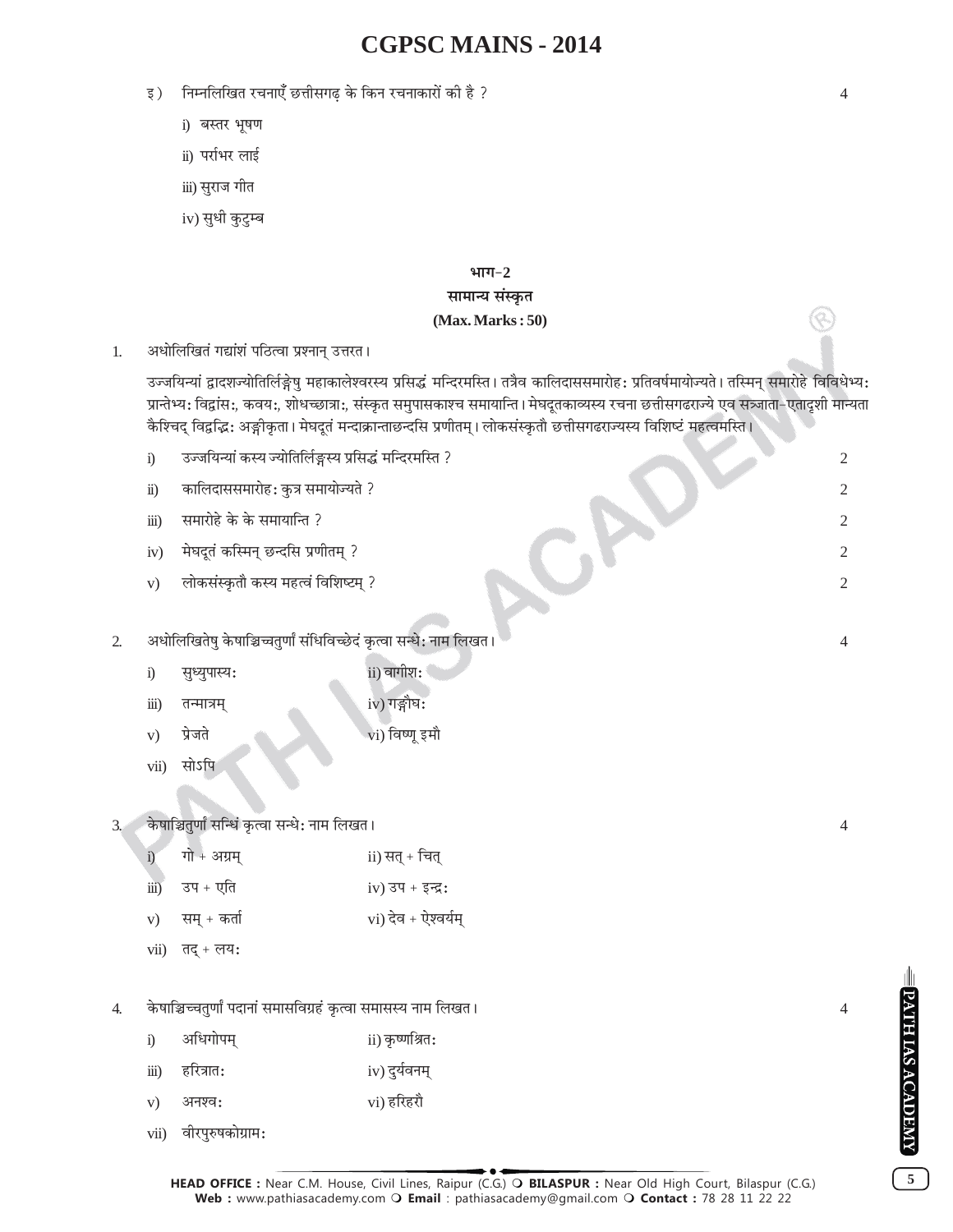- 5. केषाञ्चिच्चतुर्णां समासं कृत्वा समासस्य नाम लिखत ।
	- माता च पिता च ii) कुत्सित: पुरुष:  $i)$
	- iv) आशाम् अतीत: हरे: सादृश्यम्  $\dddot{\text{iii}})$
	- चोराद् भयम् vi) कृष्ण: सर्प:  $V)$
	- vii) प्राप्तम् उदकं यम्, स:
- अधोलिखितस्य गद्यांशस्य संस्कृतभाषया अनुवादो विधेय:। 6.

सज्जनों की संगति से दुर्जन भी गुणवान हो जाते हैं। विद्वानों का सम्मान करना चाहिए। शिक्षा से समाज में विकास सम्भव होता है। देश की उन्नति के लिए सब को सहयोग करना चाहिए। राष्ट्रहित के लिए स्वार्थ को छोडना महान् कार्य है। दीन–दु:खियों की सेवा करने से पुण्य बढता है। बिना अनुशासन के कोई भी संगठन सुदृढ नहीं होता। सत्य, अहिंसा, सदाचार और परिश्रम से कठिन कार्य भी सफल हो सकते हैं।

SACADE

- केषाञ्चिद् अष्टवाक्यानां वाच्यपरिवर्तनं क्रियताम् ।  $7.$ 
	- i) स: पुस्तकं पठति ।
	- ii) तेन मन्दिरं गम्यते ।
	- iii) सा मोदकं खादति ।
	- iv) छात्रेण पत्रं लिख्यते ।
	- v) अहं दुग्धं पिबामि।
	- vi) लता गीतं गायति ।
	- vii) मया विद्यालय: गम्यते ।
	- viii) कृषक: भारं नयति ।
	- ix) ते चित्राणि पश्यन्ति ।
	- $x)$  स: ध्यानं करोति ।
	- xi) तया समाचार: श्रूयते ।
- अधोलिखितेषु कमप्येकमाश्रित्य संस्कृतभाषया शतपदेषु निबन्धं लिखत । 8.
	- संस्कृतं नाम दैवी वाक् ।  $i$
	- अहिंसा परमो धर्म:।  $\ddot{\mathbf{n}}$
	- छत्तीसगढ्राज्यस्य सांस्कृतिकं महत्वम् ।  $\dddot{\mathbf{u}}$
	- राष्ट्रभक्ति:।  $iv)$

#### PART-3 **General English (Paper-I)**  $(Max. Marks: 50)$

- 1. i) Insert the appropriate models :
	-
	- $\mathbf{b}$ .

8

 $\overline{4}$ 

 $\boldsymbol{6}$ 

8

 $\overline{4}$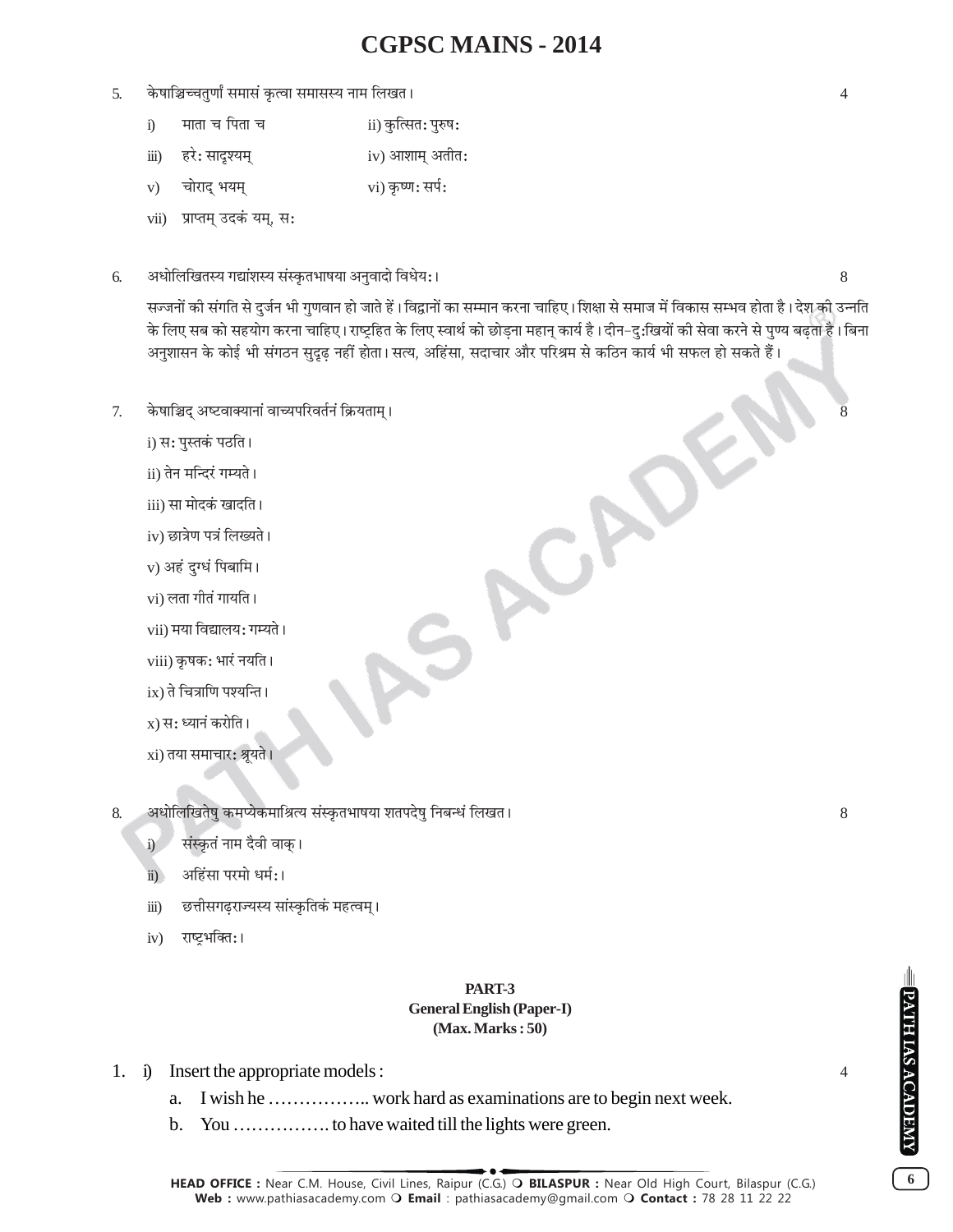- ii) Supply articles, wherever necessary :
	- a. The fishermen used ……………. hair to tie the feather to the hook.
	- b. The Prime Minister recently visited ……….. Union of South Africa.
- 2. i) Make sentences using the following words to clarify their meanings : 4
	- a. Extraordinary
	- b. Investigate
	- ii) Write the meanings of the following idioms :
		- a. An axe to grind
		- b. To wash dirty linen in public
- 3. i) Rearrange the jumbled words to form meaningful sentences :
	- a. Students/the/what/they/to/wanted/choose/study/could ?
	- b. Missed/thought/the/he/plane/he/that/have/might
	- ii) Rewrite the following sentences after making necessary corrections without changing their meanings :
		- a. The accident held down the traffic for hours.
		- b. The house is under repairs.
	- iii) Rewrite the following sentences after correcting the mis-spelt words :
		- a. The calendar has gone out of order.
		- b. The position that he occupies is envious.
	- iv) Write the synonyms of the following words :
		- a. Epoch
		- b. Impulsive
	- v) Write the antonyms of the following words :
		- a. Astonishing
		- b. Flourish
- 4. i) Fill in the blanks with suitable prepositions : 12
	- a. Thieves broke …………… the house.
	- b. Get …………. the bus and walk back till you come to same traffic light.
	- c. At first he opposed the idea, but ………… the end he gave his consent.
	- d. He is still run …………… after his illness and is unfit for work.
	- ii) Fill in the blanks with suitable verb forms :
		- a. I (go) buy Sarah some flowers.
		- b. She (make) it clear that she disagreed.
		- c. For a long time he (think) to be a spy.
		- d. I (send) him only one letter till now.
	- iii) Change the voice :
		- a. Smoke filled the room.
		- b. You must shut these doors.

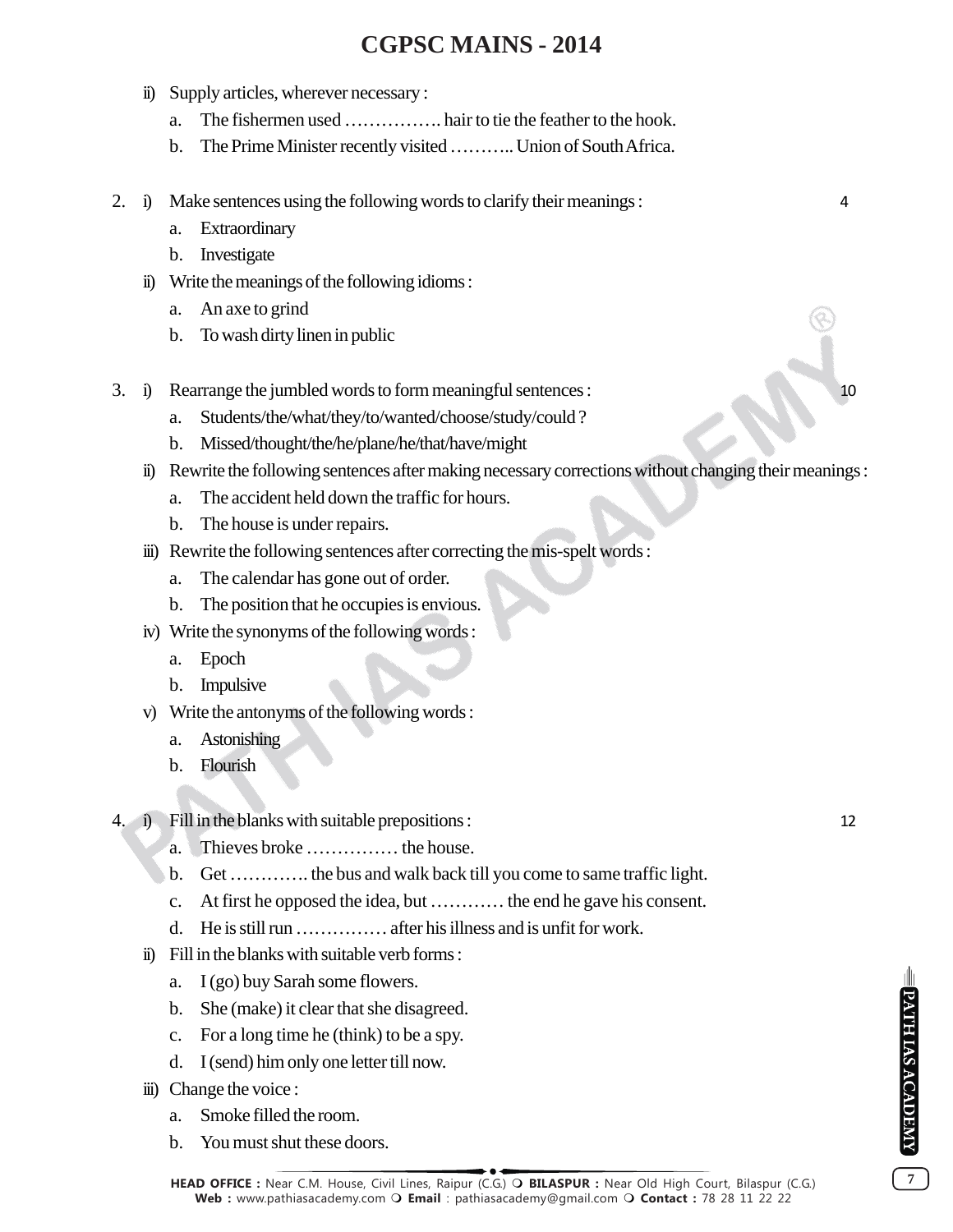- c. They will shift her to hospital tomorrow.
- d. The court allows the thief a fair trial.
- 5. Translate the following sentences into Hindi : 5
	- a. I set my watch with the church bell
	- b. The thieves had run away before the police arrived
	- c. If he comes, I will help him
	- d. Nobody knows what is written in one's destiny.
	- e. It has been raining cats and dogs for the past three days.
- 6. Read the following passage carefully and answer the questions that follow : 5

Do birds know how to come back home after a long flight ? Bird scientists, known as ornithologists, say that birds know exactly where they are and where their nests are. Even the young ones can fly hundreds of nautical miles without losing their way. How do they do it ? God has given them a tremendous sense of direction, possibly they have a compass of sorts in their brain. Every year, we can see birds from North India fly to South . In India we have several bird sanctuaries where birds from both parts of the globe come, spend a few months and return when the climate conditions in their homeland are more favourable. When it is winter in the Northern hemisphere, it is summer in the Southern hemisphere. The birds which cannot stand the cold climate fly to the warmer regions. They are called migratory birds. They can fly nonstop up to twenty hours or so in one stretch and cover a few hundred miles in one stop. The migratory birds always fly in groups.

### Questions :

- a. Who is an ornithologist ?
- b. Why do we call some birds migratory birds ?
- c. Are the seasons the same in both hemispheres ?
- d. Write one word substitute for a group of birds.
- e. Find synonym for "wild life reserve" from the passage.
- 7. Write a letter to the Chief Medical Officer of your district drawing his attention towards the rising cases of cancer in your district and requesting him to take necessary preventive and curative measures.
- 8. Make a precis of the following passage in about one-third of its original length, suggesting a suitable title to it. As far as possible, the precis is to be written in your own words :

The insignificance of the individual in our age concerns not only his role as a businessman, employee, or manual labourer, but also his role as a customer. A drastic change has occurred in the role of the customer in the last few decades. The customer, who visited a retail store of an independent businessman earlier, was sure to get personal attention, he was received like someone who mattered, and he felt a sense of importance and dignity. But with the development of the department stores, and even of malls, things have changed. The customer is, of course, impressed by the vastness of the building, the large number of employees, the profusion of commodities displayed, but he feels small and insignificant there. As an individual, he is of no importance to the department store or the mall. The act of buying, for him, has become like going to the post office and buying stamps. (152)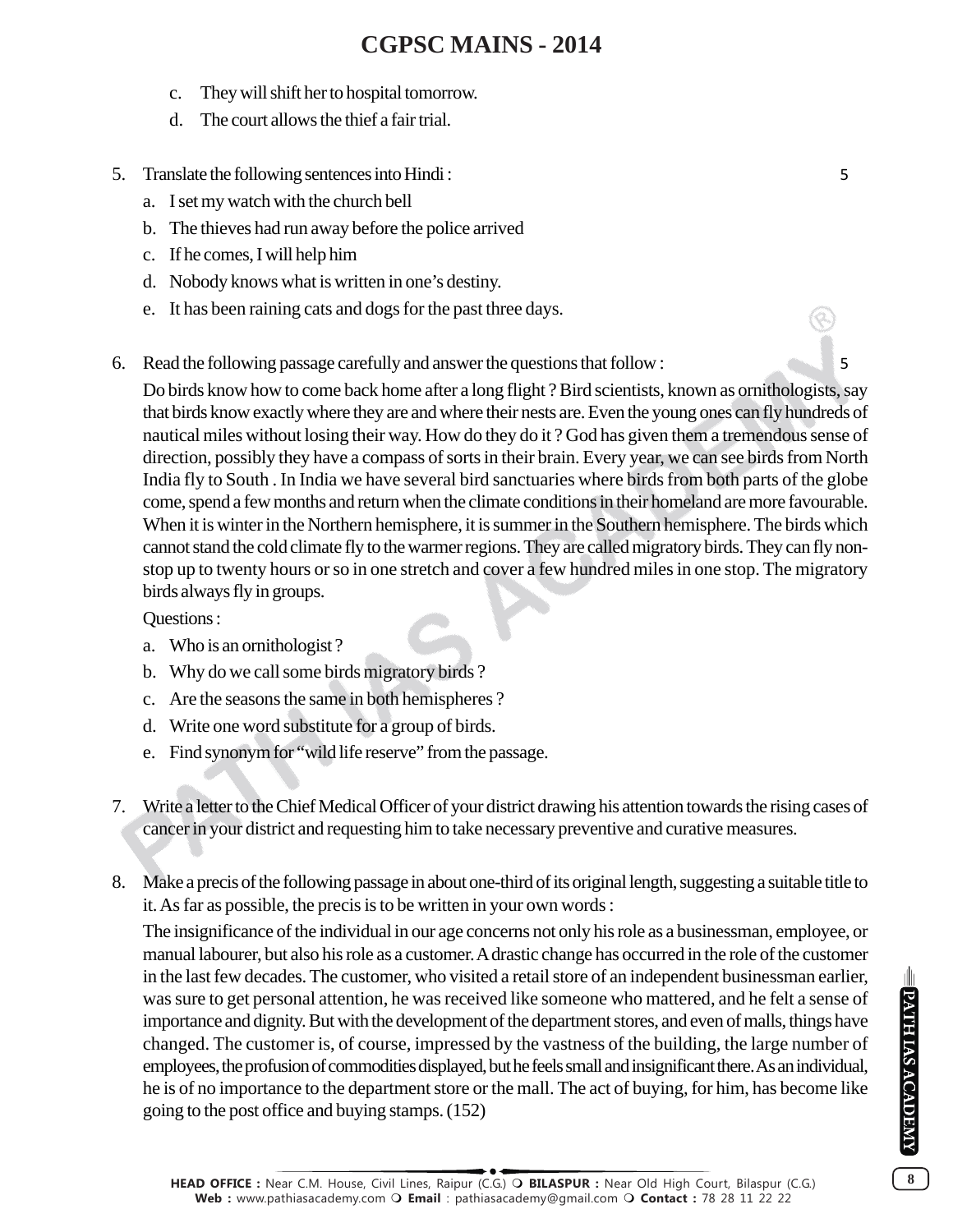#### **÷ʪ-4**

**छत्तीसगढी** 

#### **(Max. Marks : 50)**

- 1. निम्नलिखित प्रश्नों के उत्तर दीजिए:
	- अ) निम्नलिखित शब्दों के छत्तीसगढ़ी समानार्थी लिखिए।
		- i) उल्लू ii) घांस
		- $iii)$  जूता  $iv)$  जीजा
		- v) सियार
	- आ) निम्नलिखित छत्तीसगढी के हिन्दी समानार्थी लिखिए।

| i) उतियइल | ii) ठट्ठा |
|-----------|-----------|
| iii) दरमी | iv) परछी  |
| v) सरकी   |           |

|    | iii) दरमी            | iv) परछी |  |
|----|----------------------|----------|--|
|    | v) सरकी              |          |  |
| इ) | संबंध निरूपित कीजिए: |          |  |
|    | अ) अंइठी             | क) गर    |  |
|    | आ) खिनवा             | ख) पाँव  |  |
|    | इ) चुटकी             | ग) कान   |  |
|    | ई) पुतरी             | घ) हाथ   |  |
|    |                      |          |  |

- 2. •) ÁŸêŸÁ‹Áπà ¿UûÊË'ª…∏UË SòÊËÁ‹¥ª ‡ÊéŒÊ¥ ∑§Ê ¬ÈÁÀ‹¥ª ◊¥ ¬Á⁄UflÁøà ∑§ËÁ¡∞– 2 i) गोसाईन ii) ददा
	- आ) 'मन'और'सबों' लगातार एकवचन से बहुवचन बनाने के एक-एक उदाहरण दीजिए :  $\,$
	- ßU) ÁŸêŸÁ‹Áπà 'Ê◊ÊÁ¡∑§ ‡ÊéŒÊ¥ ∑§ ¬˝∑§Ê⁄U 'ËÊßU∞ 2

बारामासा, रुख-राई

### 3. ÁŸêŸÁ‹Áπà ¬˝‡ŸÊ¥ ∑§Ê ©UûÊ⁄U ŒËÁ¡∞ — 10

- i) हिं छत्तीसगढी की उत्पत्ति किस अपभ्रंश से हुई है ?
- ii) छत्तीसगढी में कुल कितने स्वर हैं ?
- iii) छत्तीसगढी के प्रथम व्याकरणकार कौन है ?
- iv) छत्तीसगढी में समवयस्क पुरुष आपस में किस संबोधन से संबोधित करते हैं ?
- v) छत्तीसगढी के 'अप' और 'पर' उपसर्ग वाले एक-एक शब्द का उदाहरण दीजिए।
- vi) तत्सम और तद्भव के अंतर को एक वाक्य में समझाइए।
- vii) छत्तीसगढ़ी में प्रयुक्त बहुवचन 'मन' किस भाषा के प्रभाव से आगत है ?
- viii) ओडिया प्रभावित छत्तीसगढी को किस नाम से जाना जाता है ?
- ix) छत्तीसगढी शब्दकोश के किसी एक कोशकार का नाम बतालाइए।

**9**